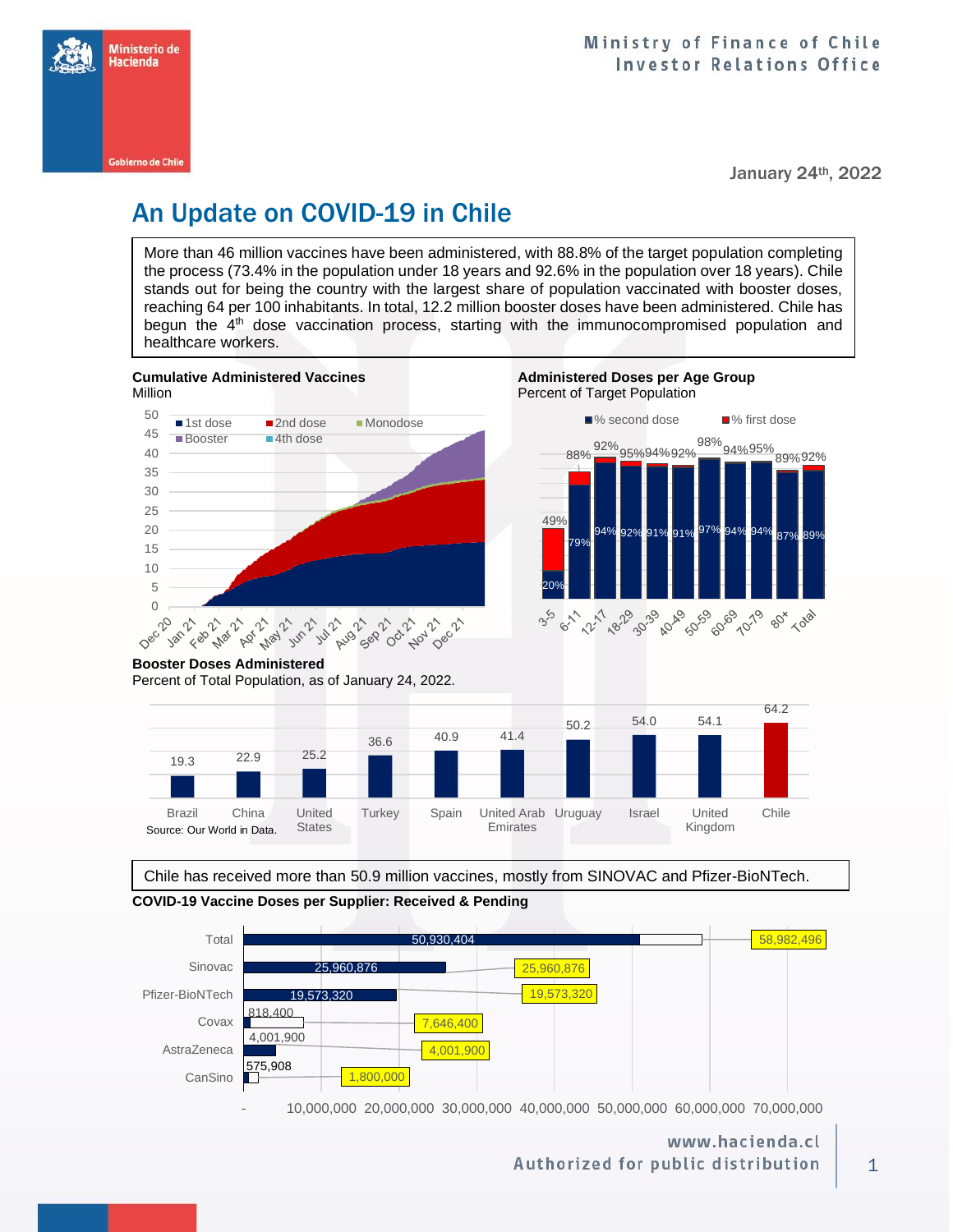

## Ministry of Finance of Chile **Investor Relations Office**

January 24th, 2022

During last weeks cases have been increasing as well PCR test positivity rates. Although both indicators have increased strongly, ICU occupancy levels, deaths and hospital capacity remain at moderate levels.

### **COVID-19 Cases in Chile PCR Test Positivity Rate**

**NO AP NO** 

People (thousands), Data through January 23rd.

16 **- Thew cases - 7-day Average** 

0<br>PPPPPPPPPPPPPPPPPPPPPP<br>0<br>0



Currently, 21% of the national population is in Paso 4 (Step 4), with 2 regions reaching a 90% of its population in Paso 4 or Paso 5.

റി

C1008